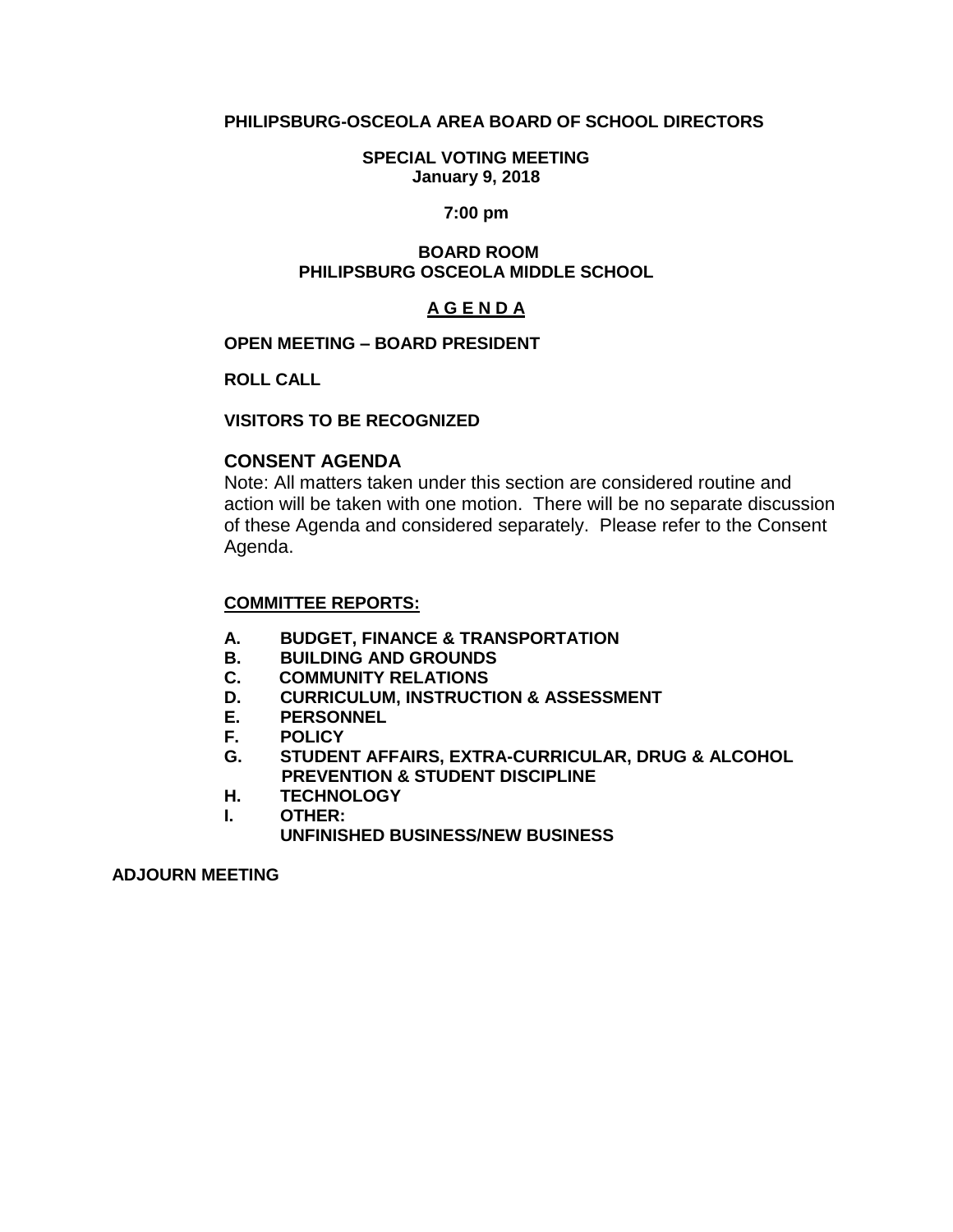# **A. BUDGET, FINANCE and TRANSPORTATION – \*Mr. Miller and Mr. Curtis reporting:**

- **B. BUILDING AND GROUNDS – \*Mr. Curtis and Ms. McGee reporting:**
- **C. COMMUNITY RELATIONS – \*Mr. Jeffries and Mr. Miller reporting:**

**D. CURRICULUM, INSTRUCTION and ASSESSMENT – \*Mrs. Lamb and Mrs. Bush reporting:**

- **E. PERSONNEL COMMITTEE – \*Mrs. Bush and Mrs. Lamb reporting:**
	- **1. RESIGNATION -** Motion to accept the resignation of Erin Swatsworth as a Cashier/Kitchen Helper at the Senior High, effective January 3, 2018.
	- **2. RESIGNATION -** Motion to accept the resignation of Erin Swatsworth as a member of the Certified Safety Committee, effective immediately.
	- **3. RESIGNATION –** Motion to accept the resignation of Jennifer Lindeman as a Library Tech at the Senior High, effective the close of business on January 4, 2018.
	- **4. POSTING -** Motion to approve posting a Cashier/Kitchen Helper position at the Senior High, posting effective December 22, 2017.
	- **5. POSTING -** Motion to approve posting a Library Tech position at the Senior High, posting effective December 22, 2017.
	- **6. TRANSFER -** Motion to approve transferring Scott Hann from a Custodian 2nd Shift, 5hrs per day at the Senior High, to a District Wide Custodian 2<sup>nd</sup> Shift, 5.75 hours per day, effective immediately.
	- **7. CREATING POSITION -** Motion to approve creating a District Wide Custodian position, 5.0 hours, second shift.
	- **8. POSTING -** Motion to approve posting a District Wide Custodian position, 5.0 hours, second shift.
	- **9. POSTING -** Motion to approve posting a 5.0-hour District Wide Custodian position, 2nd shift, posting effective January 10, 2018.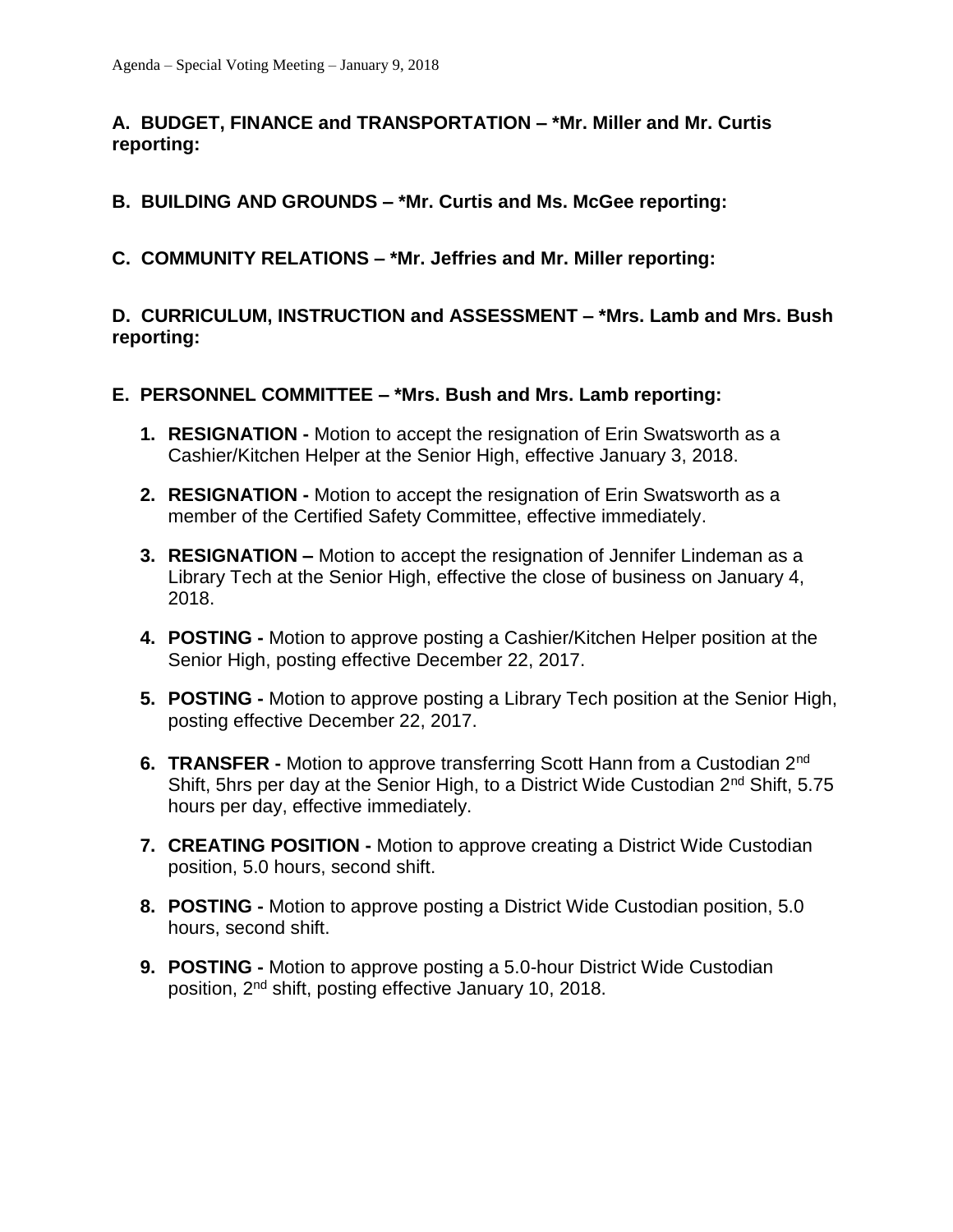**10.RN SUBSTITUTES -** Motion to approve the following as RN substitutes for the 2017-2018 school year.

> Flora Bloom Marie Kephart Cheryl Shannon

- **11.RESIGNATION -** Motion to accept the resignation of Kat Momenzadeh as an English Teacher at the senior high, effective March 5, 2018.
- **12.POSTING -** Motion to approve posting an English Teacher position at the senior high.
- **F. POLICY COMMITTEE – \*Ms. McGee and Mr. Massung reporting:**

# **G. STUDENT AFFAIRS, EXTRA-CURRICULAR, DRUG & ALCOHOL PREVENTION & STUDENT DISCIPLINE – \*Mrs. Droll and Mr. Jeffries reporting:**

- **1. RESIGNATION -** Motion to accept the resignation of Kyle Kelly as the Assistant Director Spring Play – Senior High.
- **2. POSTING -** Motion to approve posting the Assistant Director Spring Play Senior High.
- **3. INCREASING SALARY -** Motion to approve increasing the salary of the Middle School Drama Club Advisor from \$1,424.77 to \$2,424.77, effective the 2017- 2018 school year.
- **4. CREATING POSITION -** Motion to approve creating a Middle School Drama Club Assistant Advisor position to the supplemental contract portion of the Collective Bargaining Agreement, effective the 2018-2018 school year, at a salary of \$1,424.77.
- **5. POSTING -** Motion to approve posting a Middle School Drama Club Assistant Advisor position.
- **6. EXTRA-CURRICULAR POSITIONS -** Motion to approve the following persons for extra-curricular positions for the 2017-2018 school year.

# **Name Sports/Activity Remuneration** Megan Grunthaner Academic Decathlon Volunteer Jonathan Whitman Non-teaching position Per the Contract Kyle Kelly **Middle School Drama Club Advisor** \$2,424.77 Brandy Williams Drama Volunteer (Ind. Contractor) Volunteer

Stephen Torquato Drama Sr. High Fall Play Asst. Director \$1,628.30